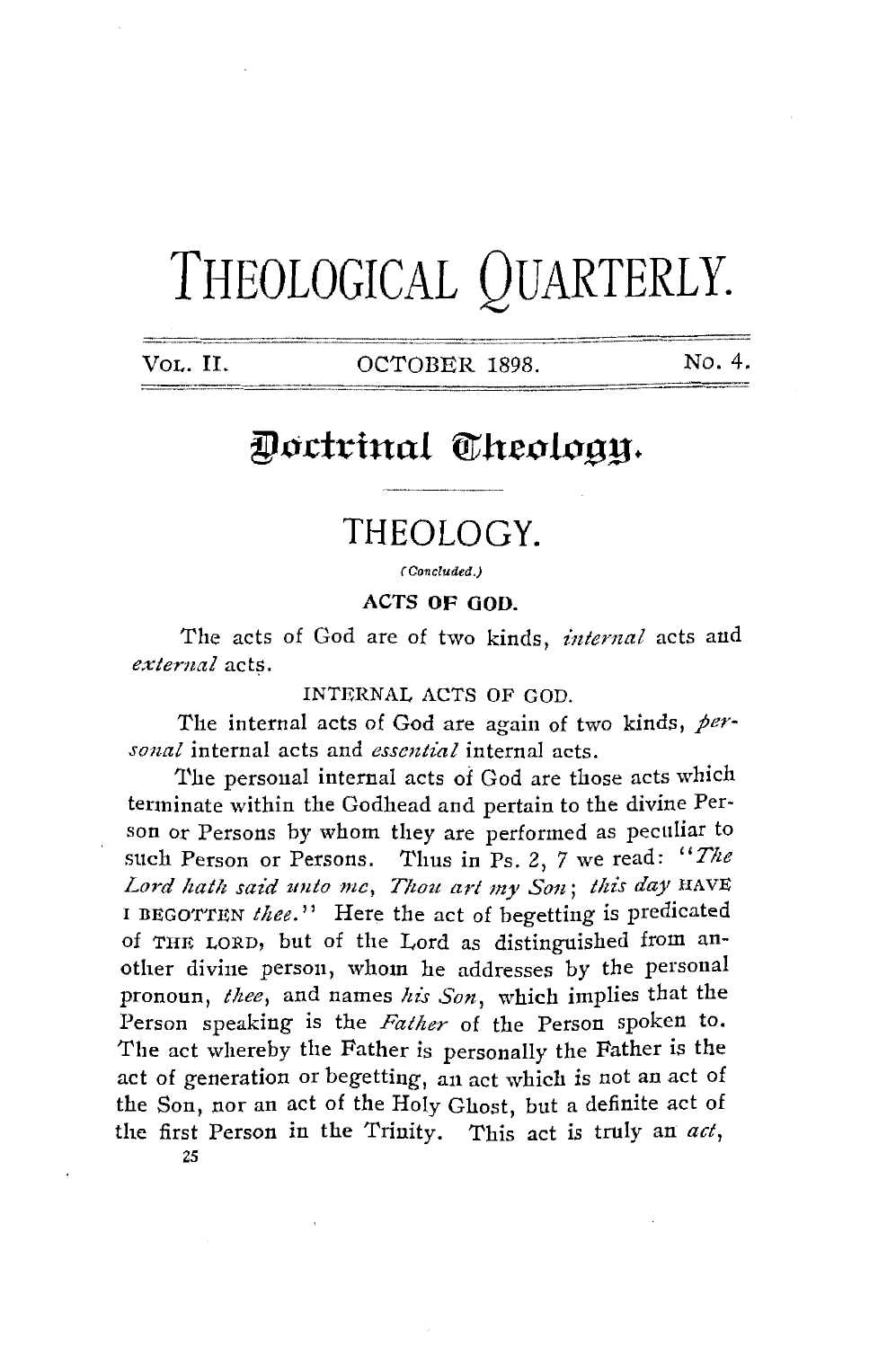We have not exhausted our subject. The study of Church History means more than the acquisition of correct historical concepts, and we have not even said all that should have been said on this restricted view of the topic. But we must try the reader's patience no longer. Perhaps he may be willing to continue the disquisition, and if so, we shall be pleased to hear of him.

A.G.

#### **THE** CASE OF DR. KRELL.

We have been asked whether the claim that the Lutheran church had never inflicted religious persecution can be sustained in the face of certain facts connected with Cryptocalvinism in Saxony, and, especially, in view of the imprisonment and execution of Dr. Krell, the last leader of this movement, who was beheaded at Dresden on Oct. 9, 1601. While the subject is not of such importance that we would deem it proper to give it a thorough discussion in all its points and aspects in the QUARTERLY, we readily devote enough space to the matter to substantiate the statement that Krell can *not* with historical truth be held up as an instance of religious persecution by the Lutheran church or a Lutheran government.

Nicolaus Krell had been the Chancellor of the elector of Saxony, Christian I, and had used his influence for a second attempt at introducing Calvinism into the Saxon church, after the endeavors of Peucer and his associates had failed and the Lutheran church had reasserted itself in the adoption of the Formula of Concord. This second cryptocalvinistic movement was, like the first, in itself of. deep political significance inasmuch as the peace of Lutheran territories in Germany was secured by the Augsburg treaty of 1555, which recognized the rightful existence of the Lutheran, not of the Zwinglian or Calvinistic church.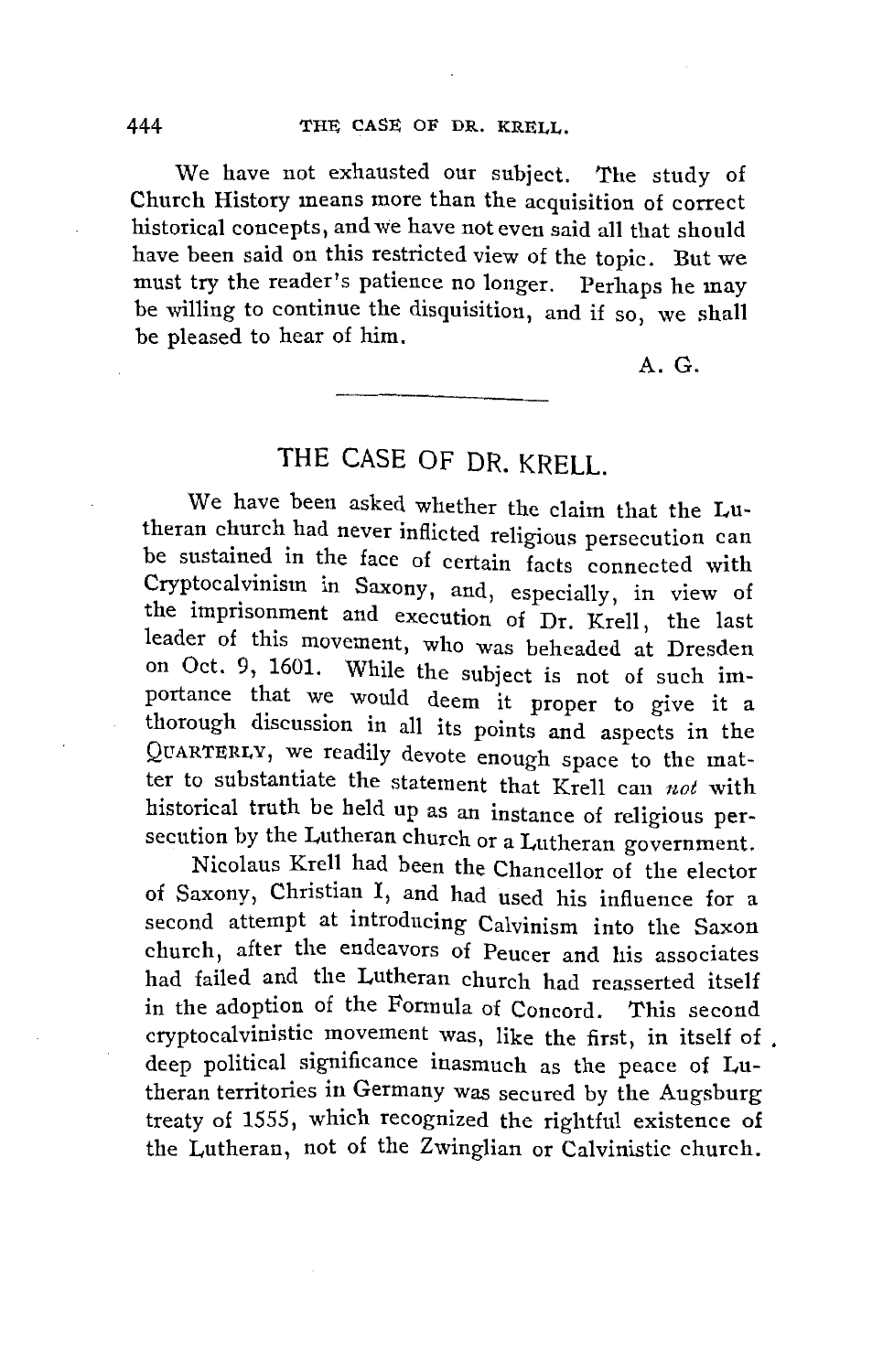But beyond this, Krell had also shaped the foreign policy of the Saxon government in the interest of Calvinistic contemporaries, and had implicated the elector and the country in the disastrous Huguenot wars in France at the expense of the Saxon exchequer, which proved inadequate to the costs incurred. While these events were coming to a crisis, the elector died Sept. *25,* 1591, in the midst of his troubles, not quite 31 years of age. His widow, Sophia, a daughter of Johann Georg, elector of Brandenburg, held the chancellor largely responsible for her husband's premature death. This woman subsequently, through ten long years, relentlessly pushed the judicial prosecution of the man who, according to her conviction, had so grievously wronged her young husband, and when she, at last, saw her purpose accomplished, she did not deny herself the satisfaction of personally witnessing the execution of the former chancellor. By many others, also, Krell was looked upon as a scheming enemy of his country, and immediately after the elector's demise, the nobility, through their commissioners, lodged formal complaint against the chancellor and induced Duke Friedrich Wilhelm, the Administrator of the Electorate during the minority of Christian's sous, to institute legal process against Krell, who was put under arrest a month after the elector's death and remained a prisoner to the end of his life. The legal machinery, which was thus promptly set into motion against him, worked very slowly and with many and long intermissions. But nowhere does Krell's legal prosecution bear the stamp of religious persecution. The tribunal before which his case was finally tried was not a Consistory, not a Synod or spiritual Commission. Nor was it even a secular court of Saxony or any other Lutheran country or government. The judges to whom the evidence of the case was submitted and who passed the judgment and pronounced the sentence and imposed the penalty were the Roman catholic Emperor, Rudolph II, and the Roman catholic President and Counselors of the

/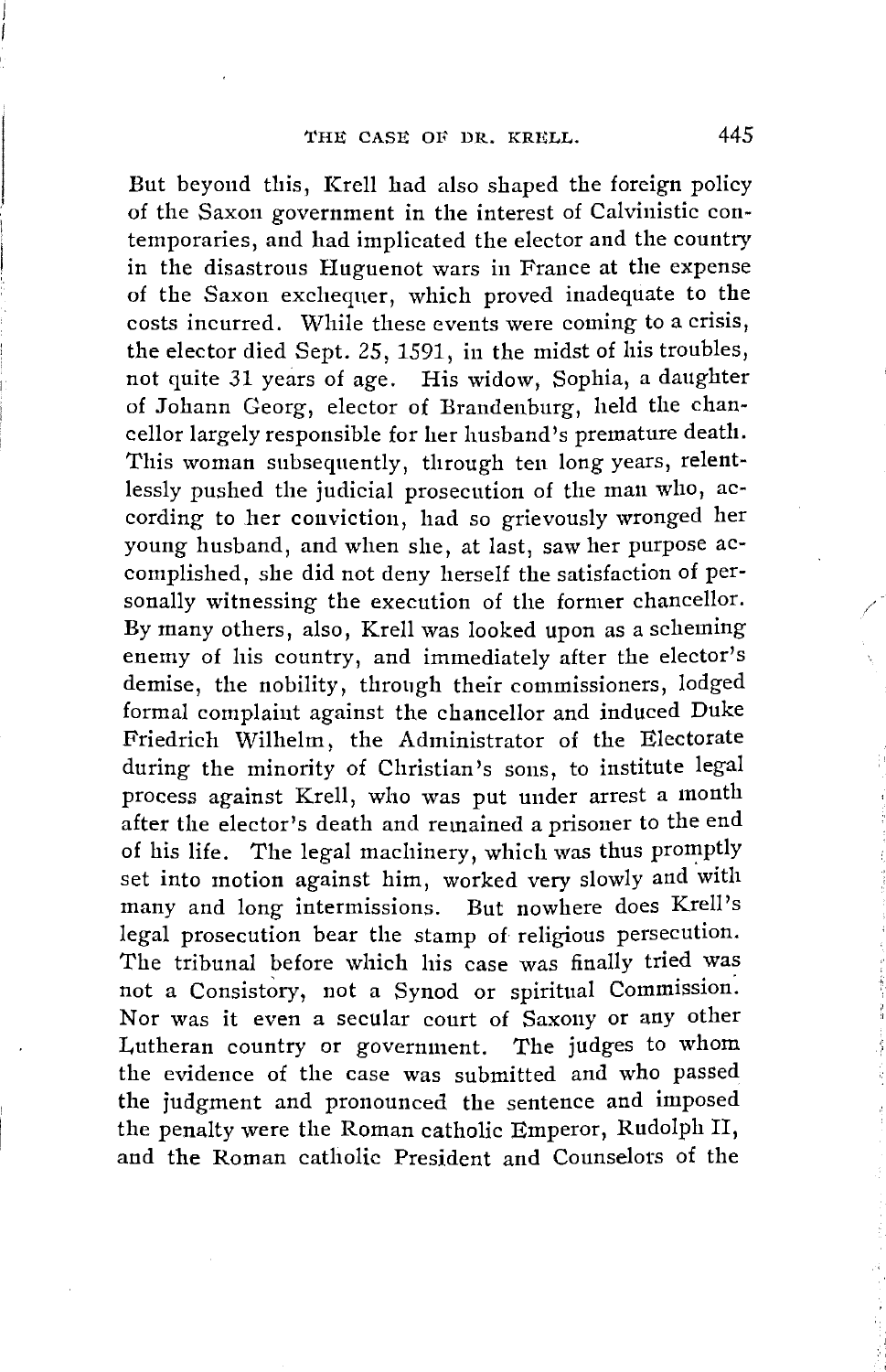Chamber of appeals at Prague, who found the accused guilty as charged and condemned him to death. The decree of this court is extant and runs as follows:-

"We, Rudolph the Second, by the Grace of God Roman Emperor, at all times augmenter of the realm in Germany, King of Hungaria, Bohemia, Dalmatia, and Croatia, Archduke of Austria, Markgrave of Moravia, Duke of Luxemburg and in Silesia, Markgrave of Lusatia, etc., do acknowledge that by the Right Honorable Prince, Our dear Uncle Frederick William, Duke of Saxony, Landgrave of Thuringia and Misnia, there has been forwarded to us a

Process of Inquisition, instituted according to the custom prevailing in the land, together with the testimony deposed, of Mag. Abraham Giessbach, the Fiscal thereunto appointed, as Prosecutor, as party of the one part, and Doctor Niclas Krell, the accused under arrest, as party of the other part, with the request that we would judge what may be right in this case. And whereas we have committed such process and evidence to our ordained President and Counselors, who sit in Court of Appeals in our royal castle at Prague, the said our President and Counselors have, after due consideration and mature deliberation thereof adjudicated

1'hat the accused, Niclas Krell, by his manifold evil practices, which he undertook: against his duty and employed at home as well as with foreign potentates and their delegates, and with all manner of deceitful enterprises, whereby he offended against the established peace of the realm and disturbance of the general tranquillity and concord of the country, all of which have been explicitly charged and proven in court, has forfeited his body and life and shall, in course of the law, and, as a warning to others, be punished with the sword. Given under seal, at our royal castle at Prague, this 8th day of the month of September, in the one thousand, six hundred and first year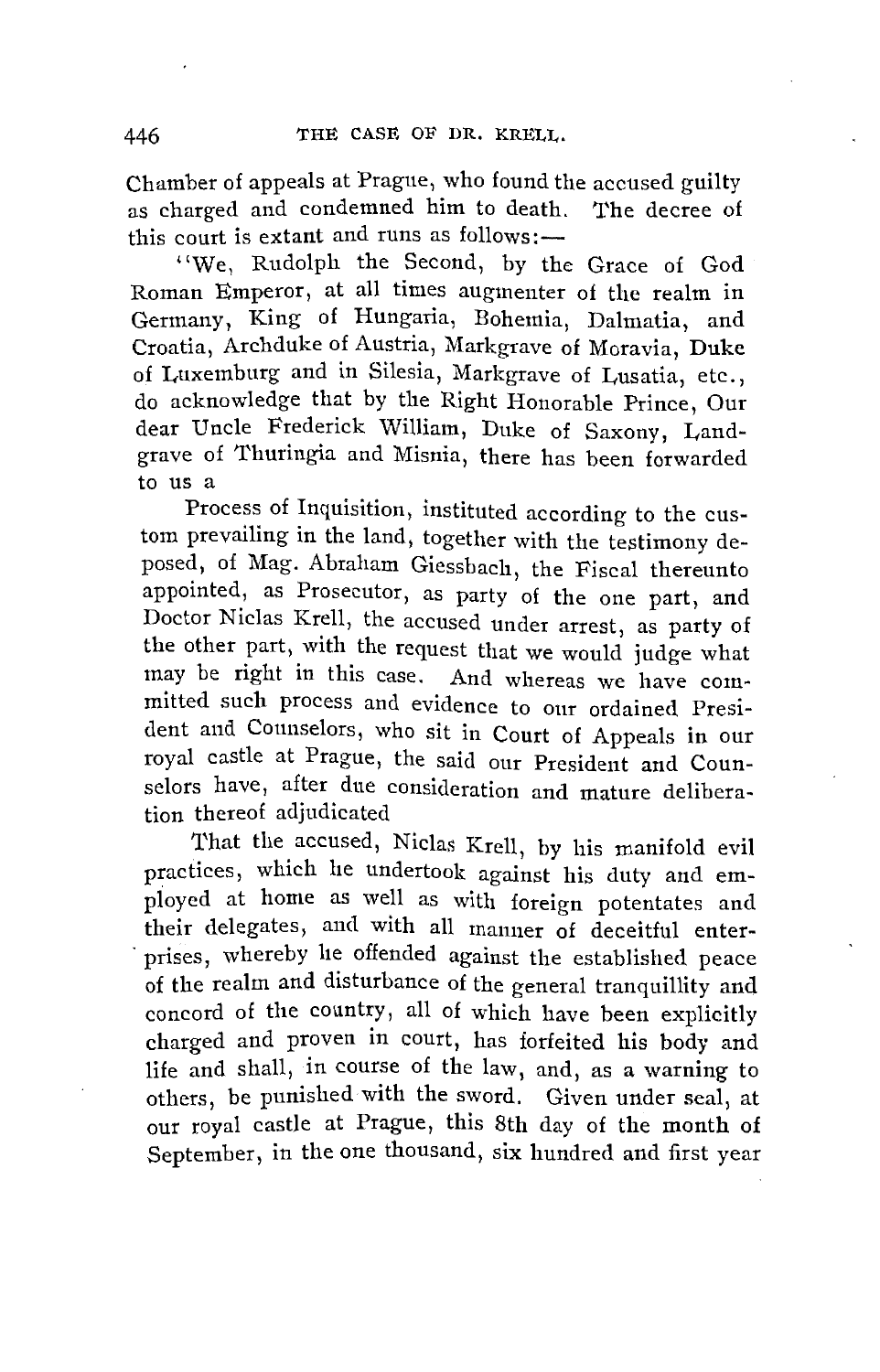after the birth of Christ our Lord, being the twenty-sixth of our rule in the Roman Empire, the twenty-ninth of our Hungarian, and the twenty- sixth of our Bohemian, dominion.

#### Christophorus Popl. Baro a Lobcovin

mpr. Michael Kehl.''<sup>1)</sup>

But there is another point of incontrovertible evidence to show that Krell was *not* executed for heresy. Servede

1) We give also the German text: $-$ 

''Wir Rudolph der Ander von Gottes Gnaden Erwölter Römischer Kaiser, zu allen Zeiten Mehrer des Reiches in Germanien, zu Hungern, Dehemb, Dalmatien, Croatien, Klmnig, Erzherzog zu Oesterreich, Marggraf zu Mehreu, Herzog zu Luxemburg uml in Schlesien, Marggraf zn Lausitz etc. bekennen, als uns von dem IIochgeborenen Fiirsten, unsern lieben Ohme Friedrich Wilhelm, Herzogen zu Sachsen, Landgrafen in Duringen Marggrafen zu Meissen eiu

Inquisitions Process, vermöge des Landiiblichen Gebrauchs angestellt, sambt geführten Beweis zwischen M. Abraham Giessbachen, als hierzu verordnetem Fiscaln Anklägern eins, und dann den verhafteten Doctor Niclas Krellen Angeklagten Anders Theils zugeschickt worden, und darinnen was Recht sein möchte zu erkennen gebethen, dass wir solchen Process und Deweis unsereu verordneten Praesidenten und Rathen, so iiber den Appellationen auf unserem Königlichen Schlosse Praga sitzen, zu versprechen iibergeben, haben gedachte unser Praesident und Rathe, nach Ersehung und genugsamer Erwegung derselben zu Recht erkannt: Das Angeklagter Niclas Krell mit seinen vielfältigen Bösen und wieder seine Pflicht fürgenommen auch daheim und mit fremder Herrschaften und denselben abgefertigten gebrauchten Practiciren nnd allerhandt arglistigen Fiirnehmen dadurch er wider den aufgerichteten Landfrieden und Turbirung gemeines Vaterlandesruhe und Einigkeit gehandelt, welches Alles, wie zn Recht ausführlich gemacht und bewiesen, sein Leib und Leben verwirkt und mit dem Schwerdt Anderen zur Abscheu gerechtfertigt werden soll, von Rechtswegen. Mit Urkundt diess Briefes besiegelt, der geben ist, auf unserem königlichen Schlosse Praga, den 8ten Tag des Mouats Septembers Nach Christi unseres Herrn Geburt, Im Ein Tansend sechshuudert und eineu (1601) unserer Reiche des Römischen im Sechsundzwanzigsten, des hungerischen im neunundzwauzigsten und des Dehmischen auch im Sechsundzwanzigsten Jahre.

> Christophorus Popi. Daro a Lobcovin mpr. Michael Kehl."